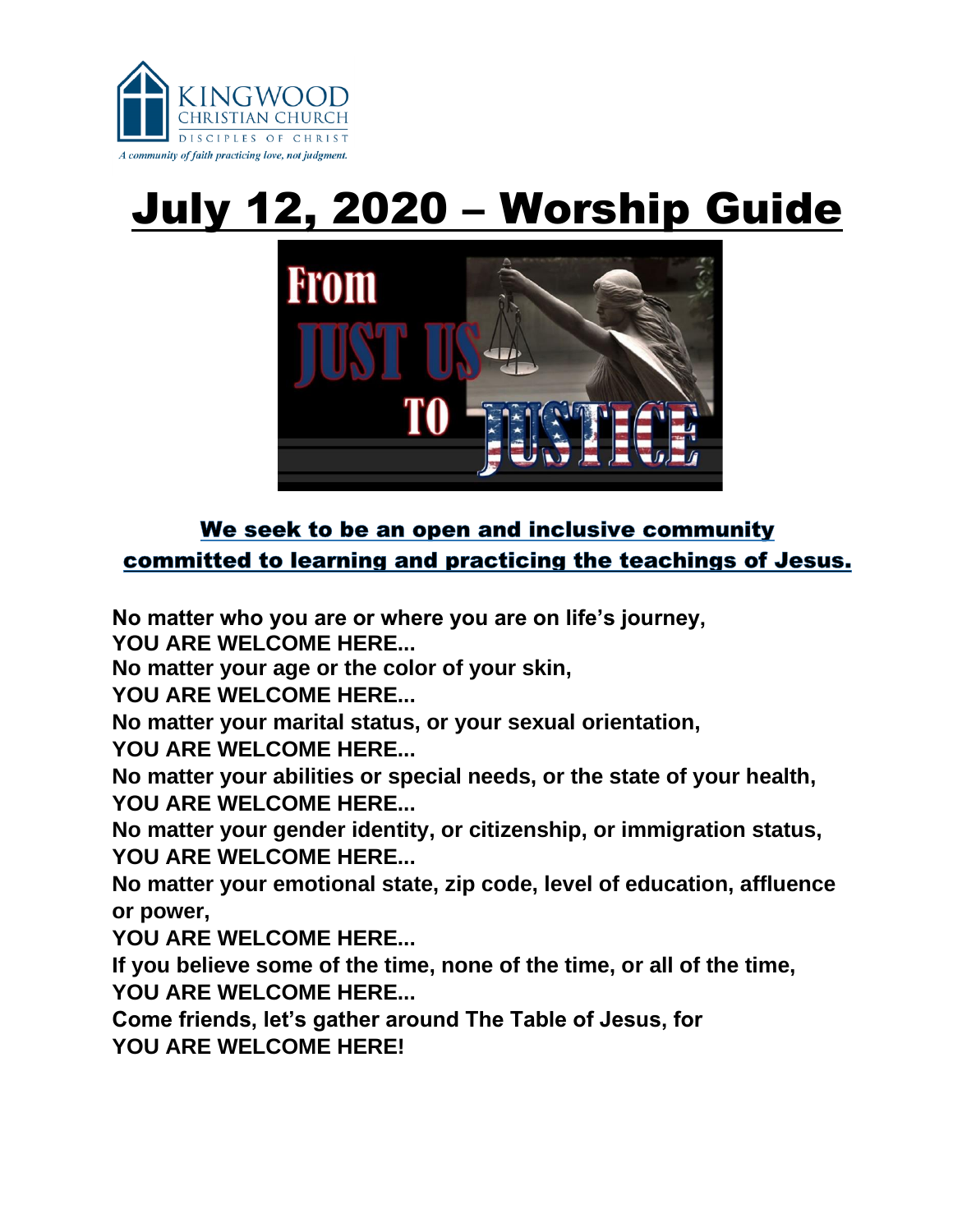

Good morning everyone. We are so glad you have chosen to join us today.

#### **Prelude - Combined Worship Band**

#### **Welcome - Rev. Margaret Maat**

#### Hymn: Come Now Is The Time To Worship, performed by the Combined Worship Band with guest Trent & Chloe Nelson-Paryag and Taylor Mattingly



**Come Now Is The Time To Worship**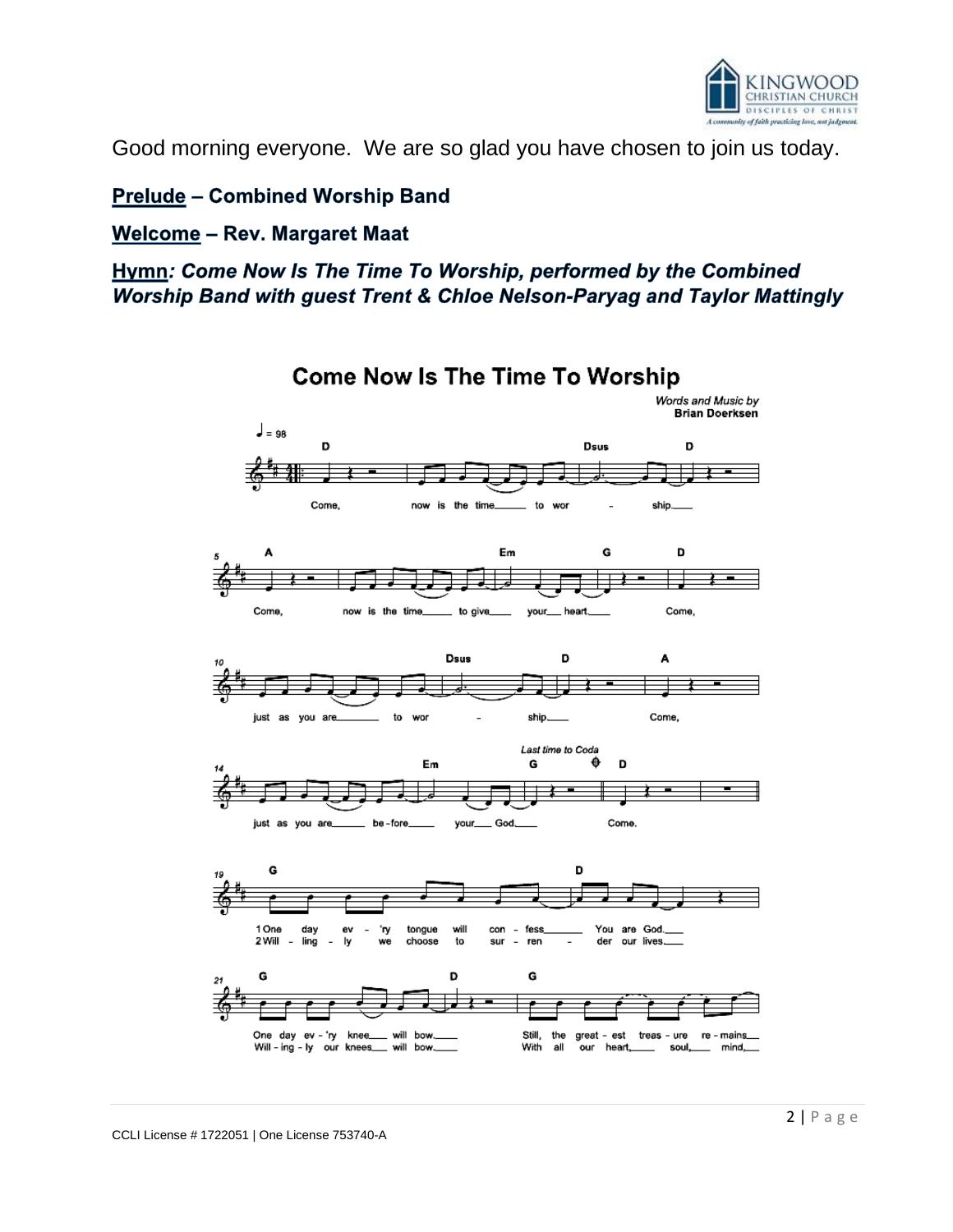

#### Come Now Is The Time To Worship - 2



Author: Brian Doerksen © 1998 Vineyard Songs (UK/Eire) CCLI License # 1722051

#### Children's Moment - Gini Brown, Elder

#### **Sermon - Rev. Dr. Chad Mattingly**

This morning, we continue our series called "From Just Us to Justice." It is a study based in the prophets of the Old Testament.

#### **Read Ezekiel 18:1-9**

**18** Then the word of the LORD came to me, saying, **<sup>2</sup>** "What do you mean by using this proverb concerning the land of Israel, saying,

'The fathers eat the sour grapes, But the children's teeth [\[a\]](https://www.biblegateway.com/passage/?search=Ezekiel+18%3A1-9&version=NASB#fen-NASB-20852a)are set on edge'?

<sup>3</sup> As I live," declares the Lord [\[b\]](https://www.biblegateway.com/passage/?search=Ezekiel+18%3A1-9&version=NASB#fen-NASB-20853b)GOD, "you are surely not going to use this proverb in Israel anymore. <sup>4</sup> Behold, all <sup>[\[c\]](https://www.biblegateway.com/passage/?search=Ezekiel+18%3A1-9&version=NASB#fen-NASB-20854c)</sup>souls are Mine; the <sup>[\[d\]](https://www.biblegateway.com/passage/?search=Ezekiel+18%3A1-9&version=NASB#fen-NASB-20854d)</sup>soul of the father as well as the  $[el$ soul of the son is Mine. The  $[el]$ soul who sins will die.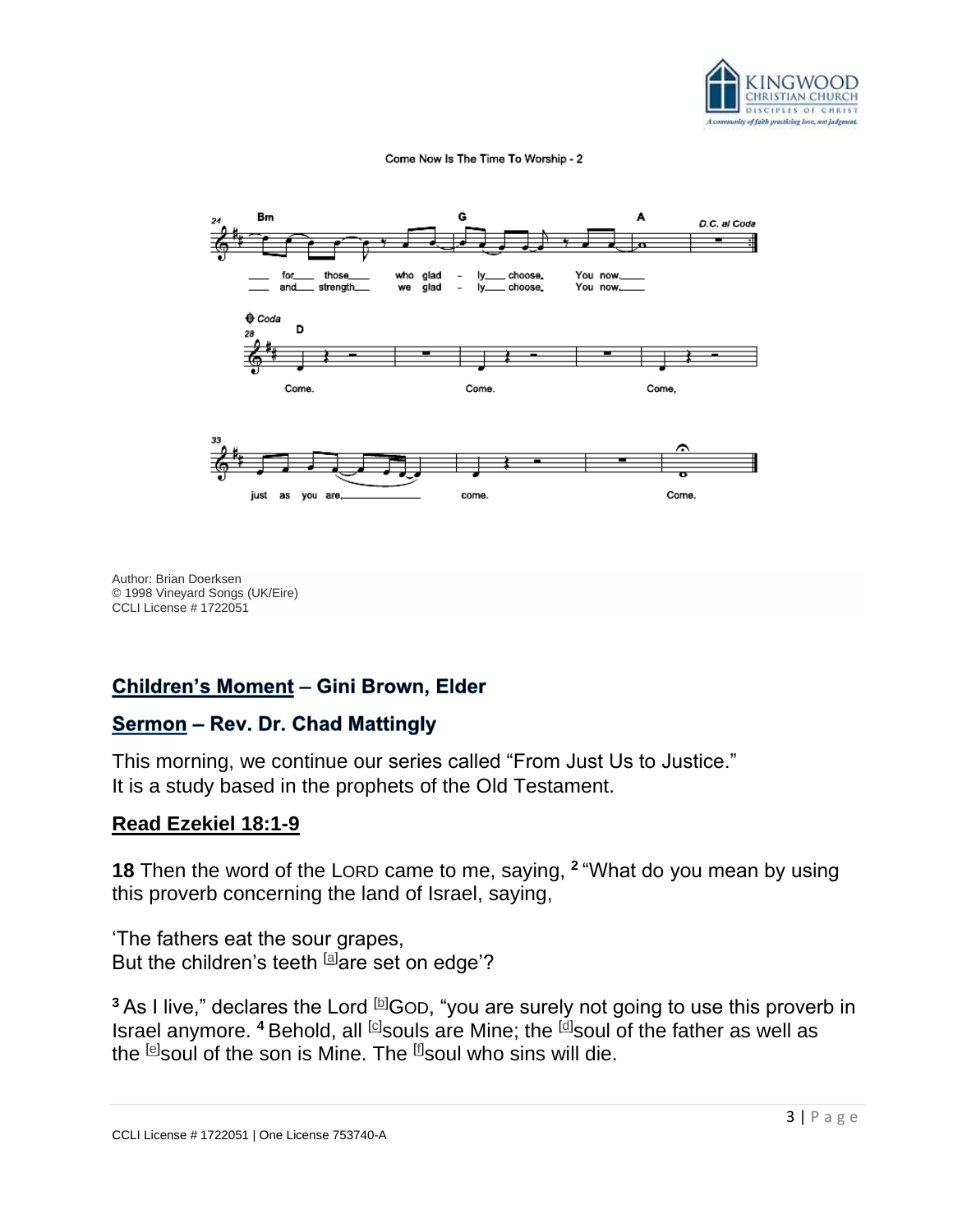

**5** "But if a man is righteous and practices justice and righteousness, **<sup>6</sup>** and does not eat at the mountain *shrines* or lift up his eyes to the idols of the house of Israel, or defile his neighbor's wife or approach a woman during her menstrual period— **<sup>7</sup>** if a man does not oppress anyone, but restores to the debtor his pledge, does not commit robbery, *but* gives his bread to the hungry and covers the naked with clothing, **<sup>8</sup>** if he does not lend *money* on interest or take increase, *if* he keeps his hand from iniquity *and* executes true justice between man and man, **<sup>9</sup>** *if* he walks in My statutes and My ordinances so as to deal faithfully—he is righteous *and* will surely live," declares the Lord GOD.

"History will have to record that the greatest tragedy of this period of social transition was not the strident clamor of the bad people, but the appalling silence of the good people."

> $-Martin Luther King, Jr.,$ "StrideToward Freedom: The Montgomery Story" (1958)

#### **Communion - Rev. Margaret Maat**

**Engage - Rev. Margaret Maat** 

Special Music - Change the World, performed by Combined Worship Band

#### **Offertory - Anne Amis, Elder**

May 2020 YTD

| Giving          | \$174,604. |
|-----------------|------------|
| <b>Expenses</b> | \$163,387. |

Give easily and securely: Online: www.kwcc.org/givesecure | Text: KWCC to 73256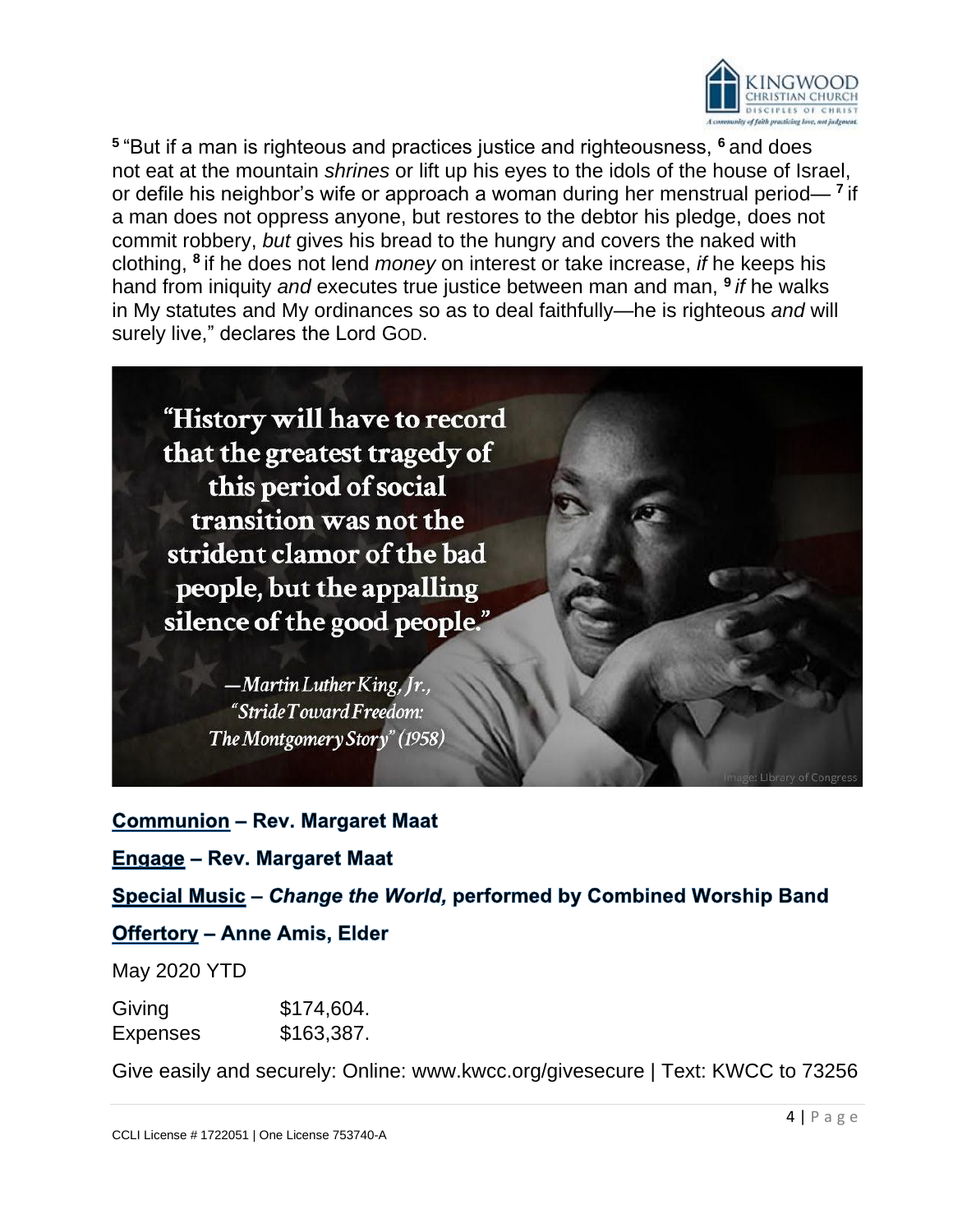

### Announcements - Rev. Dr. Chad Mattingly

- 1) Feed My Lambs passed out 100 meals on July  $7<sup>th</sup>$  to the residence of the White Oak Apartment Complex. Thanks to all that came to help bag and deliver the meals. We are grateful to Wal-Mart for their generous donation to help fill the lunch sacks with food.
- 2) Team Brownsville is an organization that helps refugees on the Texas/ Matamoros border. They are in desperate need of supplies to help reduce the spread of Covid-19. Needed items are cloth face mask, disposable food handling gloves, hand sanitizer and antibacterial soap. Please get with Elda Felix-Cartwright for more information or see our Facebook group page.
- 3) Curbside Communion & Prayer Sundays from 10:00-10:45am will be an opportunity to take communion and pray with a church leader from the safety of your car. Stations will be set up in the back-parking lot of the church. Social Distancing and mask required.

#### Sending Hymn: Change My Heart, O' God, performed by the Combined Worship Band with special guest Trent & Chloe Nelson-Paryag and Taylor **Mattingly**